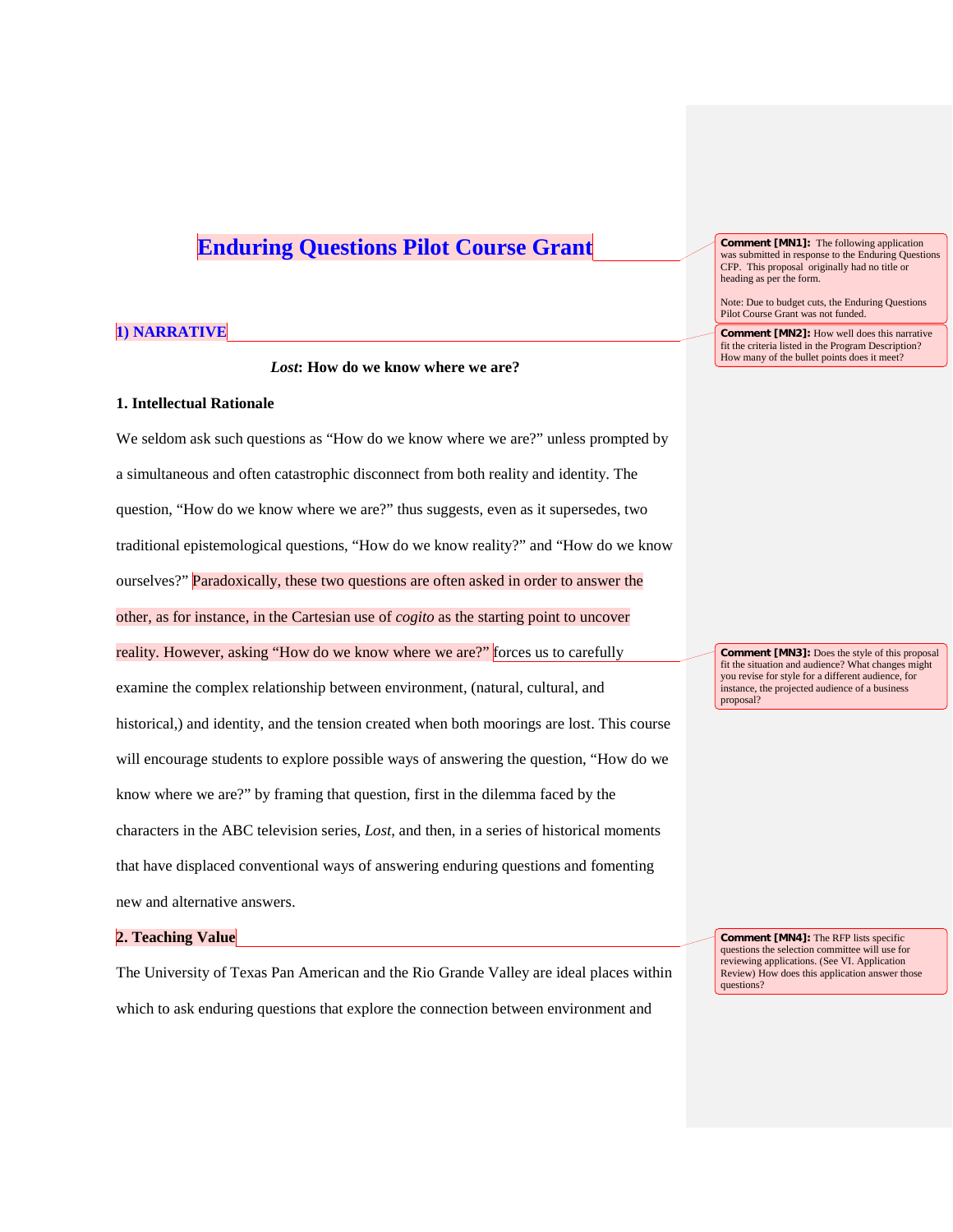identity. The students who enter this university, predominantly Hispanic, working class, and first generation college students, often feel disconnected from both the environment they have just left and the environment they are entering—often because the change in environment is accompanied by demands that identities change as well. The question, "How do we know where we are?" is not limited to the esoteric or theoretical for students who, when they leave this university, no longer find themselves fitting comfortably back into the environment they left to come here. This course would provide a space within which to explore that question, not so much in order to come up with a definitive answer so much as to learn how to ask questions and weigh answers.

#### **3. Envisioned Course Design**

Rather than studying *Lost*, this course will use the show as a starting point for discussion and a metaphor for the catastrophic that often forces us to question. In turn, four historical trials will serve as a starting point and a metaphor for class readings, lectures, and discussion. Just as the course will not be about *Lost* so much as the enduring question that *Lost* raises, the course will not be about the trials so much as use the trials to explore the tensions, philosophical and political, for which that the trial serves as a metaphor. As such, readings will of necessity, not be restricted to the time or topic of the trial, but are selected to exemplify possible answers to the enduring question that trial pushes to the fore. Historically, each trial will be treated, not as an attempt to answer the question, but an attempt to close off debate, often leaving the question unexamined, and thus inviting new answers. The course will be organized around the following units

**Preliminary Lecture: Opening the Dialogue**: Sigmund Freud "Civilization and its Discontents" Ch. 1

**Comment [MN5]:** One weakness of this proposal is that it does not provide access to the public something that is mentioned several times in the RFP. If you were revising this proposal, how might you add that component given the budget available?

**Comment [M6]:** This proposal and the class itself have two different audiences. How do those audiences differ and how does this proposal address each audience?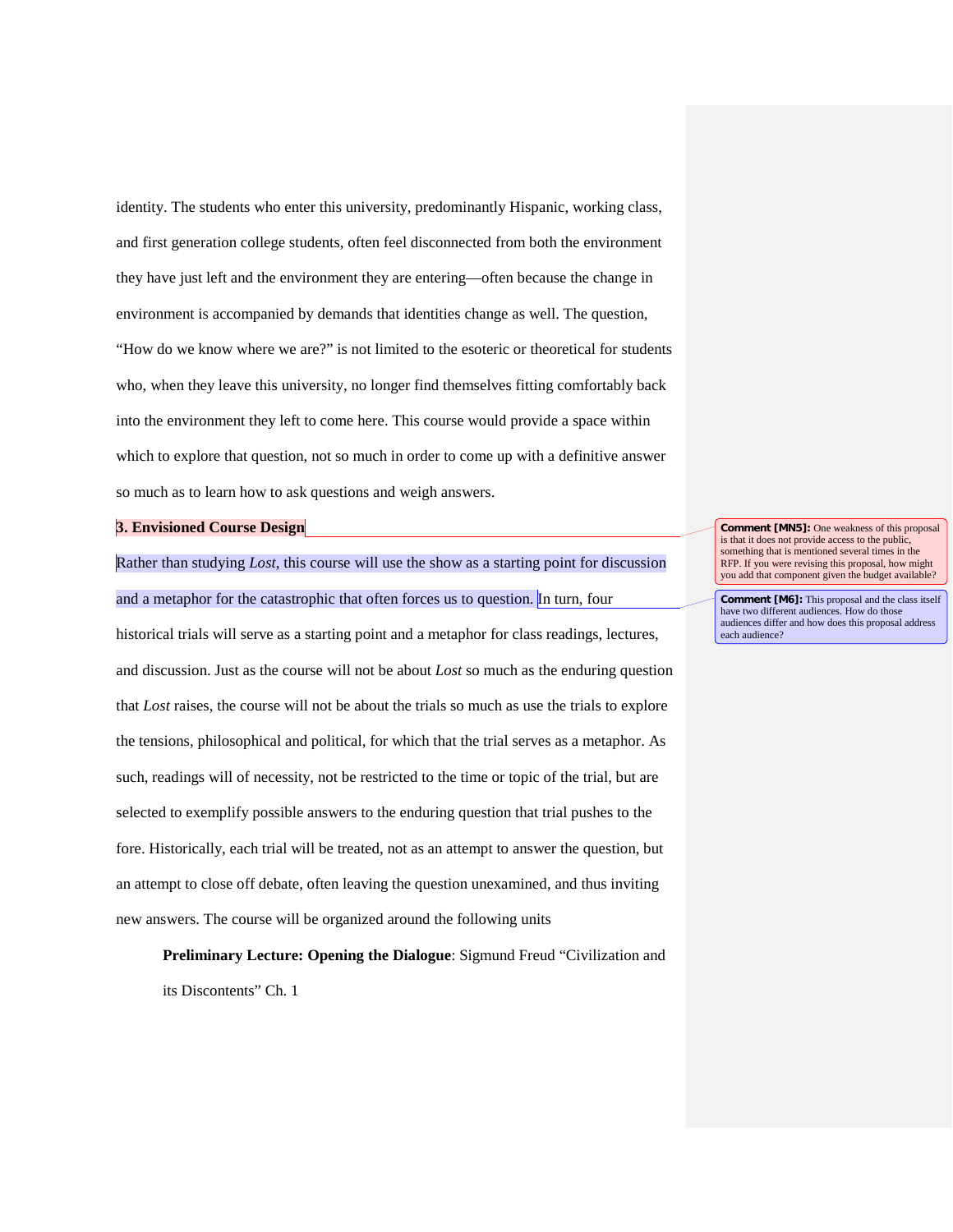**Unit One: The Trial of Socrates and the Search for Authority**; this unit will explore the classical attempt to reconcile myth, reason, the community, and language, as sources for authority that might an answer the enduring question definitively. The three myths in the readings provide the opening gambit for discussion, followed by the two threads of thought Western civilization inherited from the Greeks, Platonic realism and Gorgias's relativism.

*Epic of Gilgamesh Genesis The Odyssey* Homer *Theaetetus* and *Sophist* Plato *Encomium to Helene* Gorgias

**Unit Two: The Trial of Joan of Arc and the Search for Certainty**; this unit will use the Hundred Years War and its legacy in order to explore the intense need to find an answer to the enduring question in the face of European civilization's inability to solve its own violent tendencies. The readings in this unit provide insight into the loss of the certainty previously provided by scholasticism and the search for alternative answers. *Henry V* serves as the opening context for this search; Descartes and Montaigne as alternative answers. *Benito Cerano* provides insight into the way uncertainty spans the early modern era into the 19<sup>th</sup> Century.

*Henry V* William Shakespeare

*Discourse on Method* and *Meditations on First Philosophy* Rene Descartes *The Essays of Montaigne* (selections)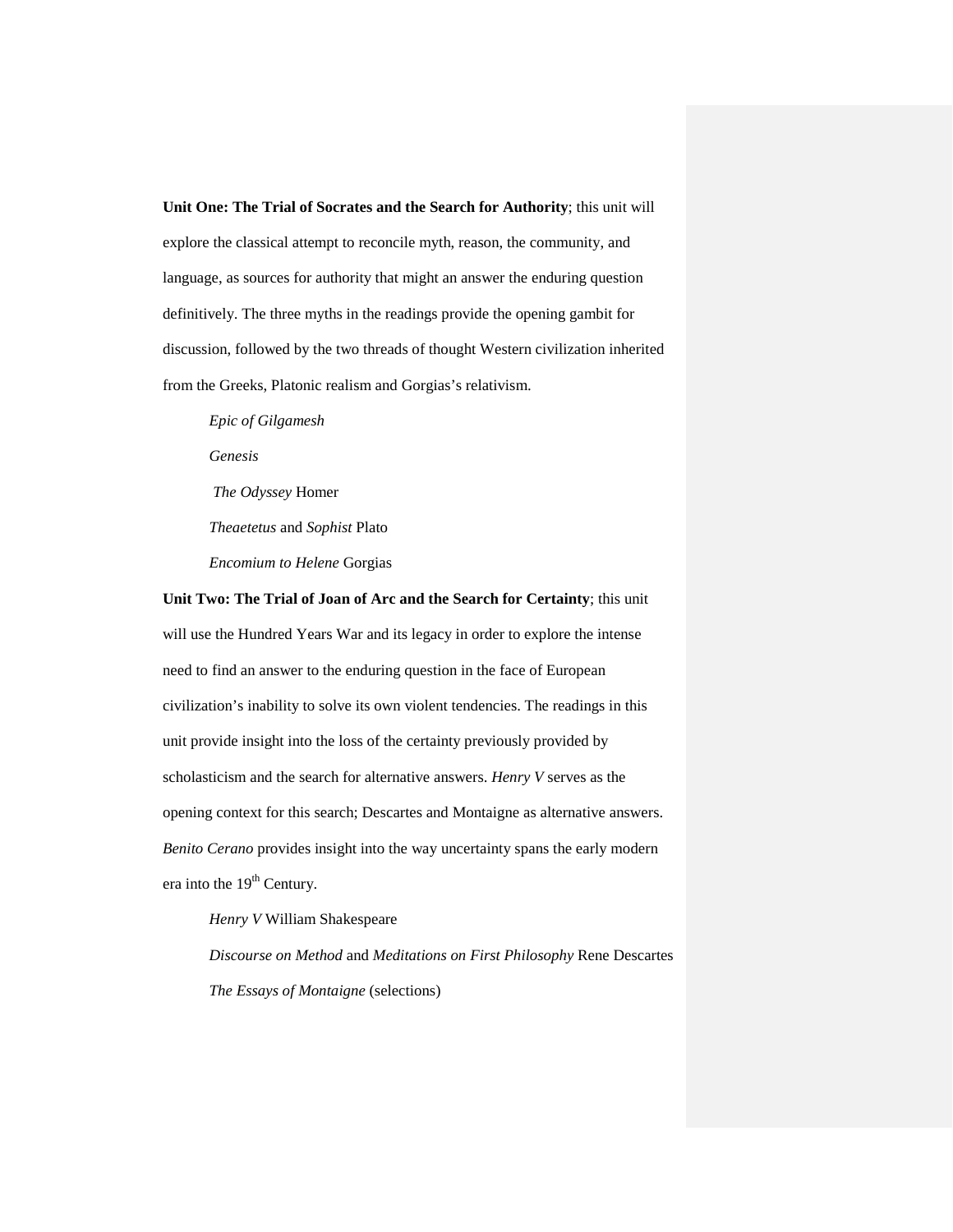## *Benito Cerano* Herman Melville

**Unit Three: The Trial of Galileo and the Search for Understanding**; this unit will explore the growing disconnect between science and faith as explanatory discourses that seek alternative answers to the enduring question. The readings in this unit, though from different eras and perspectives, are particularly useful at exploring the science/faith dichotomy because their authors write from within that dichotomy rather than argue dogmatically from a single position.

*Flatland The Notebooks of Leonardo De Vinci* (selections)

*Walden Pond* Thoreau

**Unit Four: The Nuremburg Trials and the Search for Meaning**; this unit will explore the post-modern disenchantment with all previous answers, and ongoing attempts to change the question itself. The readings in this unit represent various attempts to find meaning in a world where meaning has fragmented, and the growing post-modern acceptance that an answer may not be found.

*Maus* Art Spiegelman

*The Transcendence of the Ego* Jean-Paul Sartre

*Notes from the Underground*, Dostoyevsky

*The Post-Modern Condition* Jean Francois Lyotard

**Field Trip: Holocaust Museum**, Houston, Texas.

**Closing Lecture: Continuing the Dialogue**: "The Will to Believe" William James and "On Truth and Lying in an Extra Moral Sense." Friedrich Nietzsche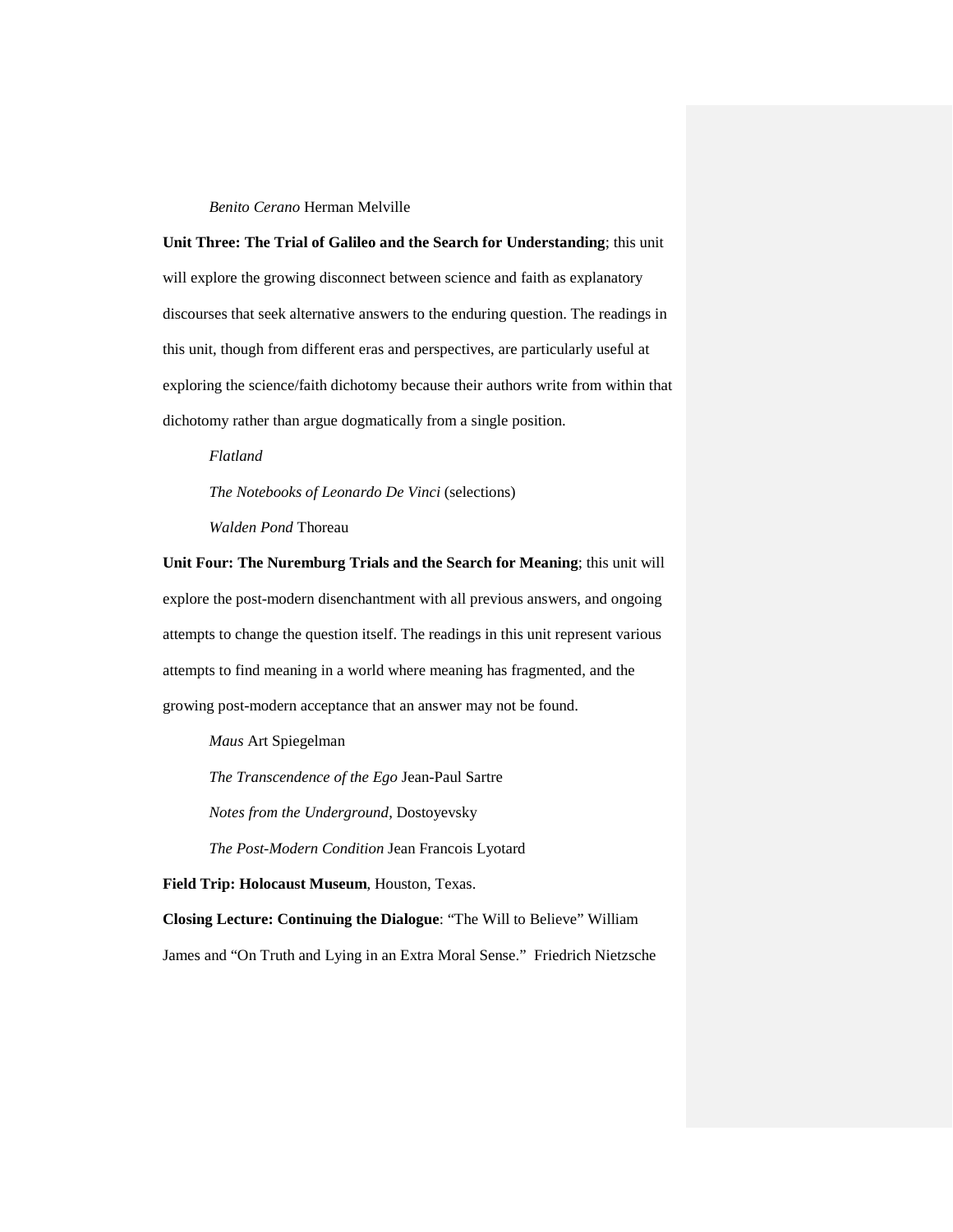The course would include a field trip to the Holocaust Museum in Houston, Texas. The visit to the Holocaust Museum would function as a capstone for the course by placing students in an environment where their own comfortable conception of where they are and the implications for their conceptions of reality and identity would be challenged. The goal would of this trip would be to experience the disruption and consequent questioning that they had been studying and discussing theoretically.

The course will use the core readings as the springboard for discussion, with emphasis on analysis and engagement with the texts. While reading quizzes have become the norm for assessing student reading in reading intensive courses, this course will use reading notes, which are more productive because they require students to engage texts, first in writing, and then in discussion. Since the focus will be on engagement with ideas rather than acquisition of information, short, and thus intense, analytic papers will be required periodically throughout the semester, with a take-home final in which students will answer the enduring question from a personal as well as a theoretical position.

## **3. Project Director**

The very nature of the question, "How do we know where we are?" when asked in the context of the catastrophic precludes convenient answers, encouraging, often demanding, an ongoing dialogue. As a rhetorician my interest is less in the answer to question than in how cultures, societies, and individuals, frame the question itself, possible answers, and the implications of those answers. Rhetoric has long suffered (or perhaps benefited) from being conceptualized as a discipline without a clear object of study of its own. Rhetoricians are often accused of trespassing into philosophy, ethnography, linguistics,

history, and even on occasion, literary criticism. For a pre-disciplinary course such as this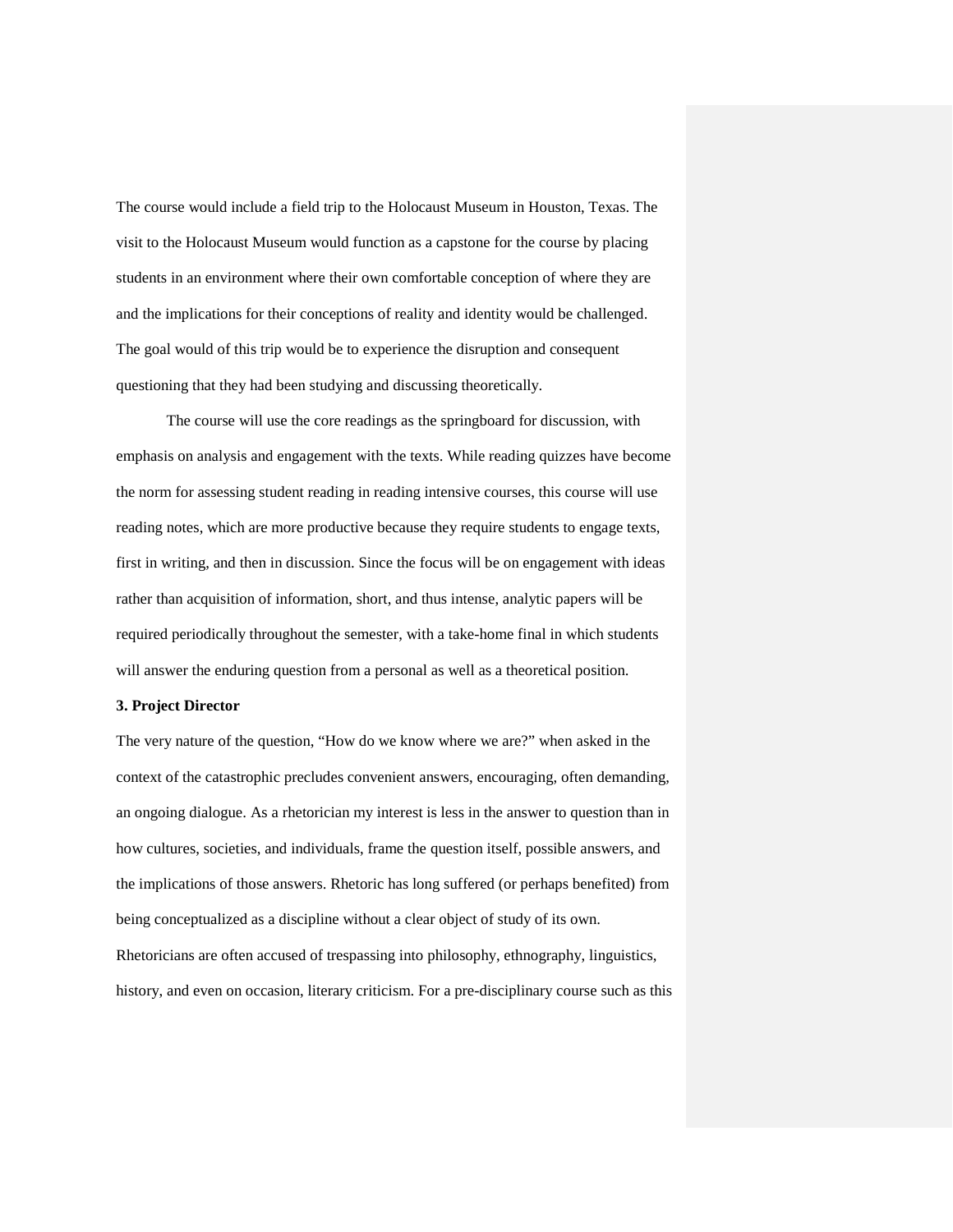one, the rhetorical stance is an ideal one from which to explore possible answers to this enduring question without the disciplinary need to argue for any single answer.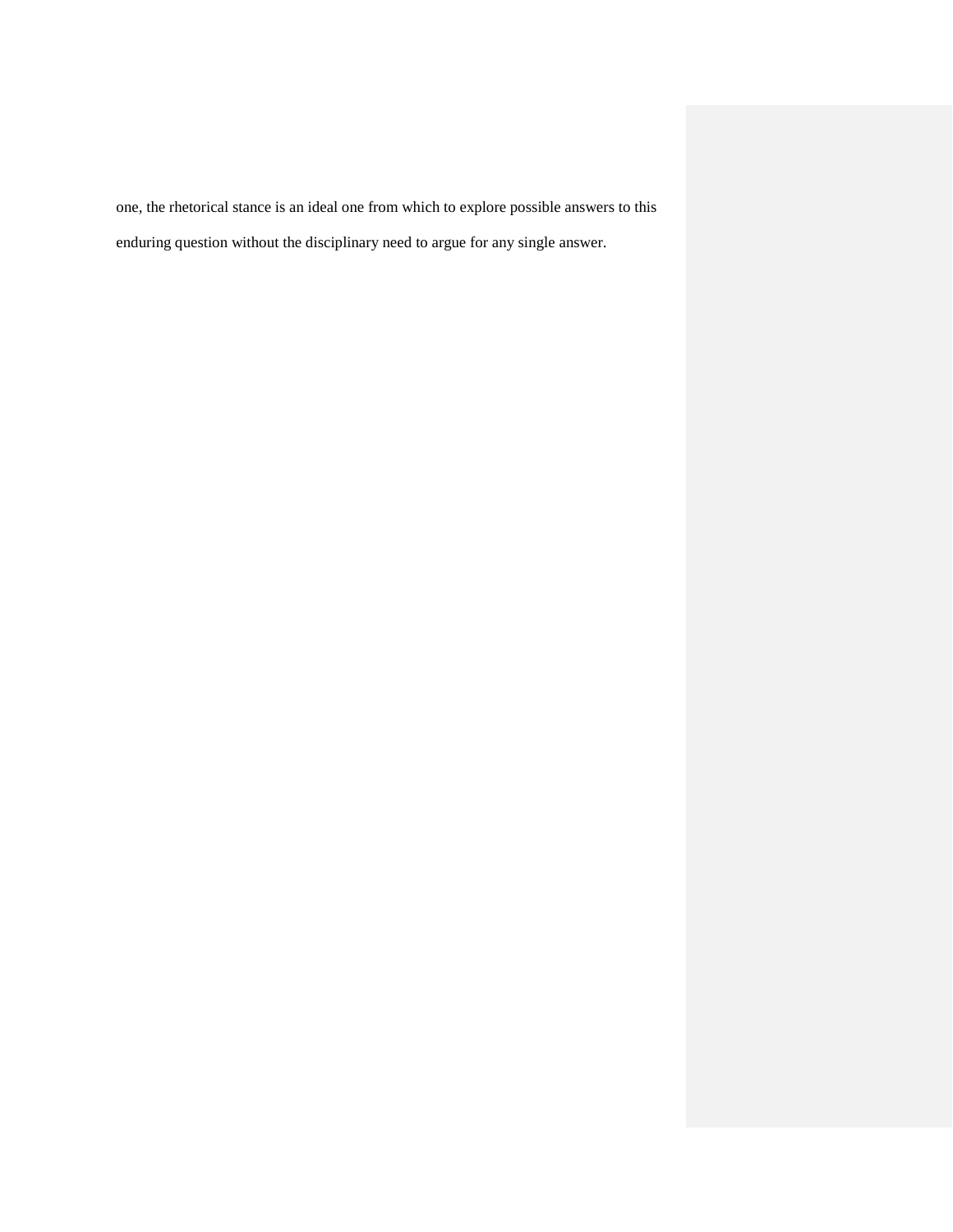## **2) BIBLIOGRAPHY**

### **Unit One: The Trial of Socrates and the Search for Authority**

- Auerbach, Erich. *Mimesis: The Representation of Reality in Western Literature*. Willard R. Trask, trans. Princeton: Princeton UP, 2003.
- McCoy, Marina. *Plato on the Rhetoric of Philosophers and Sophists*. Cambridge: Cambridge UP, 2007.
- Derrida, Jacques. *Dissemination.* Barbara Johnson, trans. Chicago: U of Chicago P, 1983.
- Derrida, Jacques. *Margins of Philosophy*. Alan Bass, trans. Chicago: U of Chicago P, 1985.
- Kraut, Richard, ed. *The Cambridge Companion to Plato*. Cambridge: Cambridge UP, 1992.
- McComiskey, Bruce. *Gorgias and the New Sophistic Rhetoric.* Carbondale IL: Southern Illinois UP, 2002.
- Stone, I. F. *The Trial of Socrates.* Norwall MA: Anchor, 1987.
- Walker, Steven F., ed. *Jung and Jungians on Myth.* New York: Routledge, 2002.

#### **Unit Two: The Trial of Joan of Arc and the Search for Certainty**

- Almand, Christopher, ed. *Society at War: The Experience of England and France during the Hundred Years War*. Suffolk UK: Boydell P, 1998.
- Augustine. *On Free Choice of the Will.* Thomas Williams, trans. Columbus OH: Hackett, 1993.
- Hobbins, Daniel, trans. *The Trial of Joan of Arc.* Cambridge MASS: Harvard UP, 2007
- Hume, David. *An Enquiry Concerning Human Understanding.* Oxford UK: Oxford World Classics, 2007.
- Heidegger, Martin. *Introduction to Metaphysics.* Gregory Fried and Richard Polt, trans. New Haven CT: Yale UP, 2000.
- Toulmin, Stephen. *Cosmopolis: The Hidden Agenda of Modernity*. Chicago: U of Chicago P, 1992.
- Luft, Sanda Rudnick. *Vico's Uncanny Humanism: Reading the New Science Between Modern and post Modern.* Ithaca NY: Cornell UP, 2003.

#### **Unit Three: The Trial of Galileo and the Search for Understanding**

- Burke, Kenneth. *The Rhetoric of Religion: Studies in Logology.* Berkely CA: U of California P, 1970.
- James, William. *The Will to Believe*. Needham MA: Dover, 1956.
- Kemp, Martin. *Leonardo de Vinci: Experience, Experiment, and Design.* Princeton NJ: Princeton UP, 2006.
- Ratzinger, Joseph and Jurgen Habermas *The Dialectics of Secularization: On Reason and Religion.* San Francisco: Ignatius, 2007.
- Robinson, David M. *Natural Life: Thoreau's Worldly Transcendentalism.* Ithaca NY: Cornell UP, 2004.
- Shorto, Russell. *Descartes' Bones: A Skeletal History of the Conflict Between Faith and Reason*. New York: Doubleday, 2008.
- Toulmin, Stephen. *The Abuse of Casuistry: A History of Moral Reasoning.* Berkely CA: U of California P, 1990.

**Comment [MN7]:** According to the RFP, the bibliography is not composed of works students will read in the course, but works the project director will read and consult in designing the course. How do you think the selection committee will use this information? What questions might this information answer?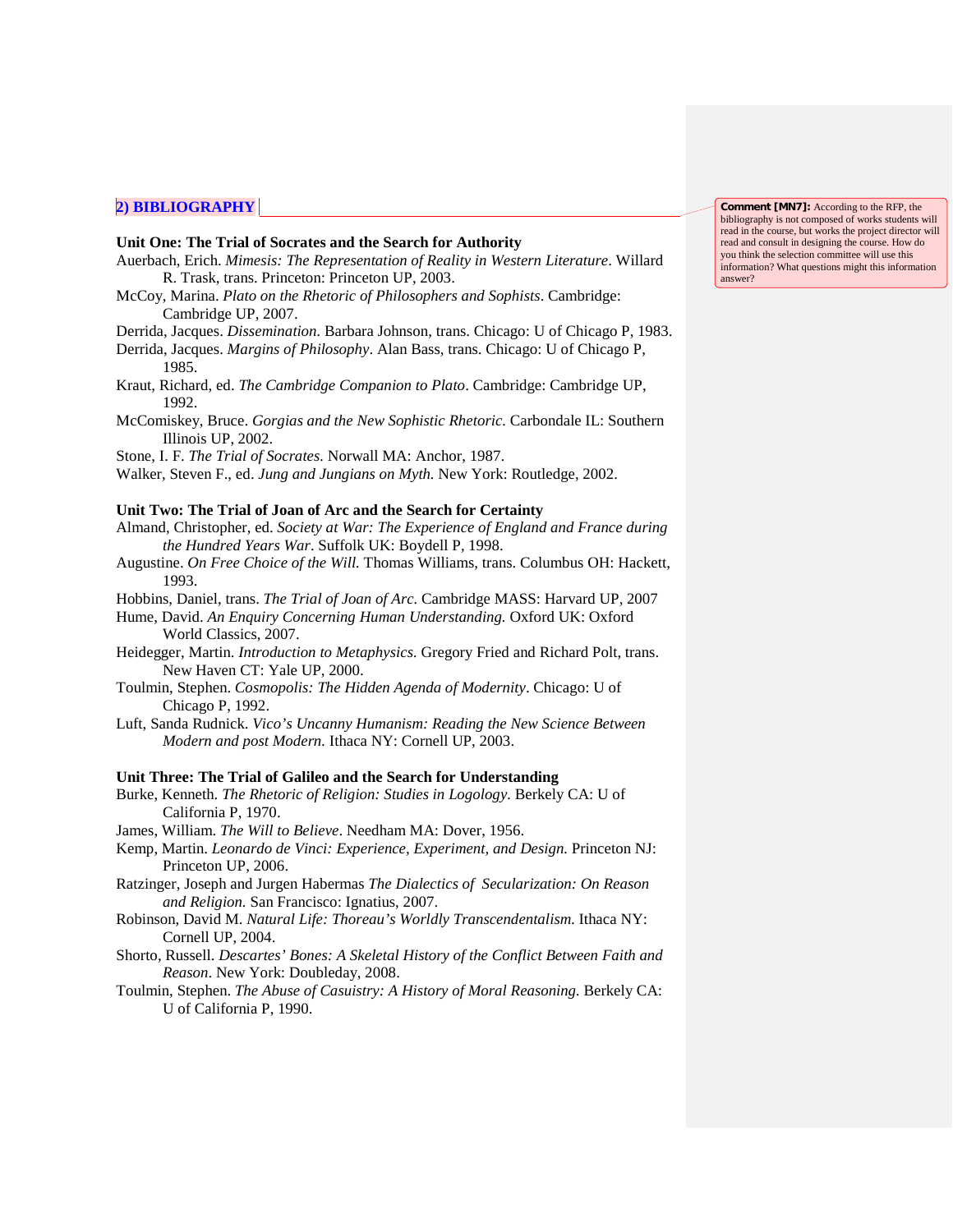#### **Unit Four: The Nuremburg Trials and the Search for Meaning**

- Horkheier, Max, Theodor W. Adorno. *Dialectic of Enlightenment (Cultural Memory in the Present)..* Gunzelin Schid Noeer, ed. Edmund Jephcott, trans. Palo Alto CA: Stanford UP, 2002.
- Karyn, Ball. *Disciplining the Holocaust*. Albany NY: State University of New York P, 2008.
- Kierkegaard, Soren. *The Essential Kierkegaard.* Howard V. and Edna H. Hong, eds. Princeton NJ: Princeton UP, 2000.
- Langer, Lawrence L., ed. *Art from the Ashes: A Holocaust Anthology.* Oxford UK: Oxford UP, 1995.
- Marrus, Michael R. *The Nuremberg War Crimes Trial, 1945-46: A Documentary History.*  New York: Bedford/St. Martin's, 1997.
- Schmidt, James, ed. *What is Enlightenment? Eighteenth Century Answers and Twentieth Century Questions.* Berkely CA: U of California P, 1996.

#### **General:**

- Berger, Peter L. and Thomas Luckmann. *The Social Construction of Reality: A Treatise on the Sociology of Knowledge.* Norwall MA: Anchor, 1967*.*
- Certau, Michel de. *The Practice of Everyday Life*. Berkely CA: U of California P, 2002
- Freud, Sigmund. *Civilization and Its Discontents*. Louis Menand, trans. Norton VA: Norton, 2005
- Fuller, Steve. *Kuhn vs. Popper: the Struggle for the Soul of Science.* New York: Columbia UP, 2004.
- Grassi, Ernesto *Rhetoric as Philosophy: The Humanist Tradition*. Timothy W. Crusius, trans. Carbondale IL: Southern Illinois UP, 2001*.*
- Habermas, Jurgen. *The Theory of Communicative Action. Vols. 1 and 2* Thomas McCarthy, trans. Boston MA: Beacon, 1985
- Knight, Margaret and Jim Herrick, eds. *Humanist Anthology: From Confucius to Attenborough.* Amherst NY: Prometheus, 1995.
- Kuhn, Thomas S. *The Structure of Scientific Revolutions*. Chicago: U of Chicago P, 1996.
- Lakoff, George and Mark Johnson. *Philosophy in the Flesh: The Embodied Mind and Its Challenge for Western Thought.* Paisley PA: Basic Books, 1999.
- MacIntyre, Alasdair. *Against the Self-Images of the Age.* Notre Dame IN: U of Notre Dame P, 1978.
- Rorty, Richard. *Objectivity, Relativism, and Truth: Philosophical Papers Vol. 1.* Cambridge: Cambridge UP, 1990.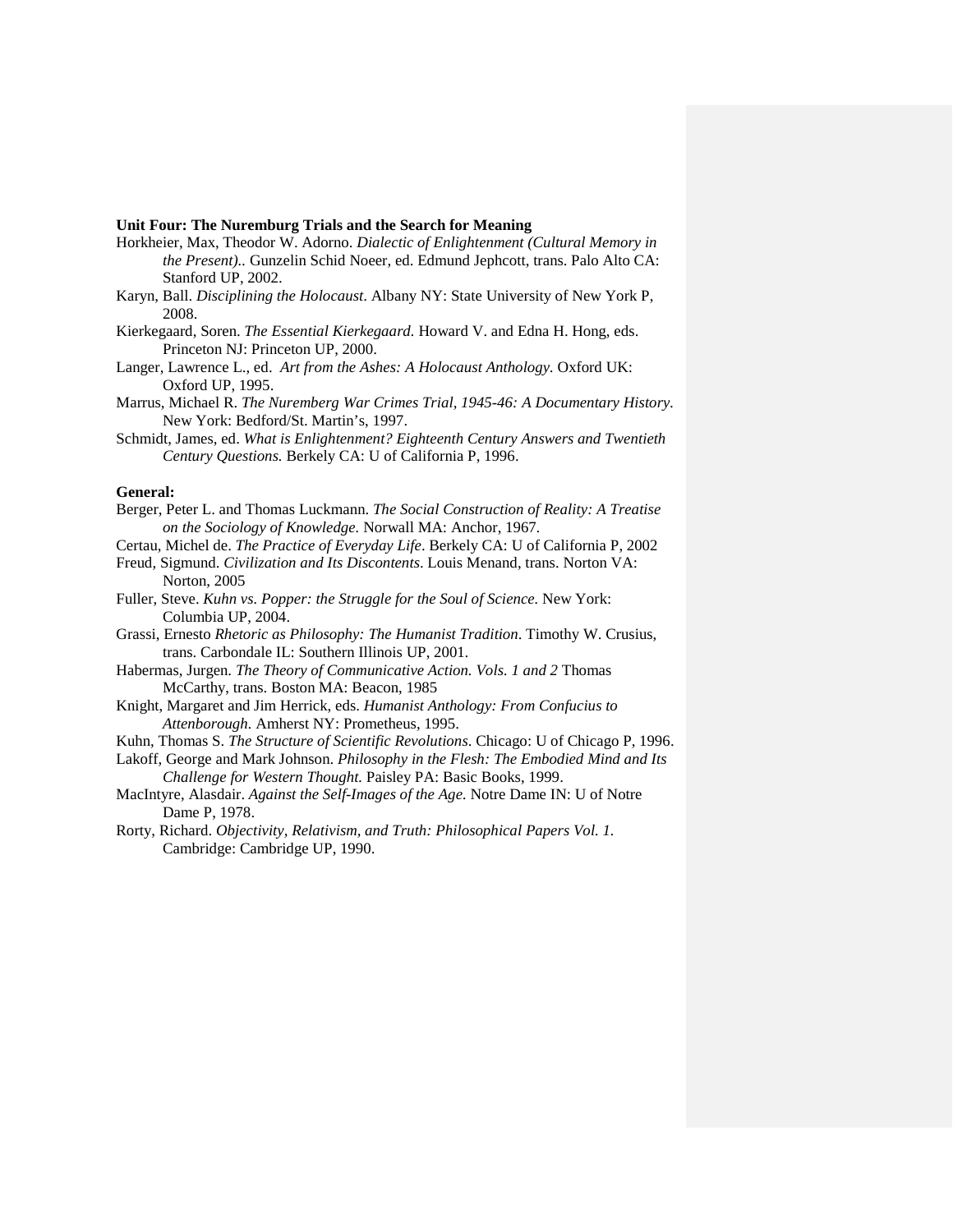#### **3) BUDGET**

(PDF attached)

## **Budget Narrative:**

In addition to the project director stipend, the budget will include a trip the Holocaust Museum, Houston TX.

The distance from Edinburg to Houston is miles. The current cost of a charter bus to Houston is \$3,000. The charter bus company estimates that this cost will increase by 10% per year, resulting in the \$3,300 budget line per semester. Duration of the field trip will be one day: 6:00 AM departure from McAllen; 8 hour layover in Houston state requirement for commercial charter buses; arrival back in McAllen 2:00 AM the following day.

The Holocaust Museum in Houston does not have an admission fee. In addition, the museum will conduct tours for groups who visit the museum as well as provide preliminary materials for student prior to their visit free of charge.

Advertising is a zero budget item; advertising will be done through articles about the course in the UTPA student newspaper, *The Panamerican*, and several local papers, including *The Monitor*.

#### **4) RESUME**

(attached)

## **5) LETTER OF INSTITUTIONAL COMMITMENT**

(attached)

## **6) ABSTRACT**

"*Lost*: How do we know where we are?" uses the television series, *Lost*, as a starting point for exploring how crises affect concepts of reality and identity. We don't ask "Where are we?" unless we are lost; we don't ask the more troubling question, "How do we know where we are?" unless our map is missing and our GPS is on the blink. Rather than teaching the television series, this course will quickly focus on four historical trials, four historical moments, when Western culture "crashed," that is, was forced to conclude that conventional questions and answers were no longer sufficient. The course design and readings are intended to create a classroom environment that is itself a crisis of thought, thus encouraging students to ask the enduring question even as they study how others have approached it. Since disciplinary answers often assume an answer to reality or identity, the course will focus on the humanistic tradition itself, as well as how those

**Comment [M8]:** Several critical parts of this proposal are attachments. They are not included in the actual proposal. Why do you think the RFP asked for the budget, resume, and letter of institutional commitment as attachments?

**Comment [MN9]:** With a 15K stipend and 3.3K field trip, this proposal has 6.7K available. Given the information in the RFP, what additional activities could be funded by this grant?

**Comment [MN10]:** Most proposals include the abstract in the introduction. Why do you think the RFP asks for the abstract at the end of this application? What use do you think the selection committee will make of this abstract?